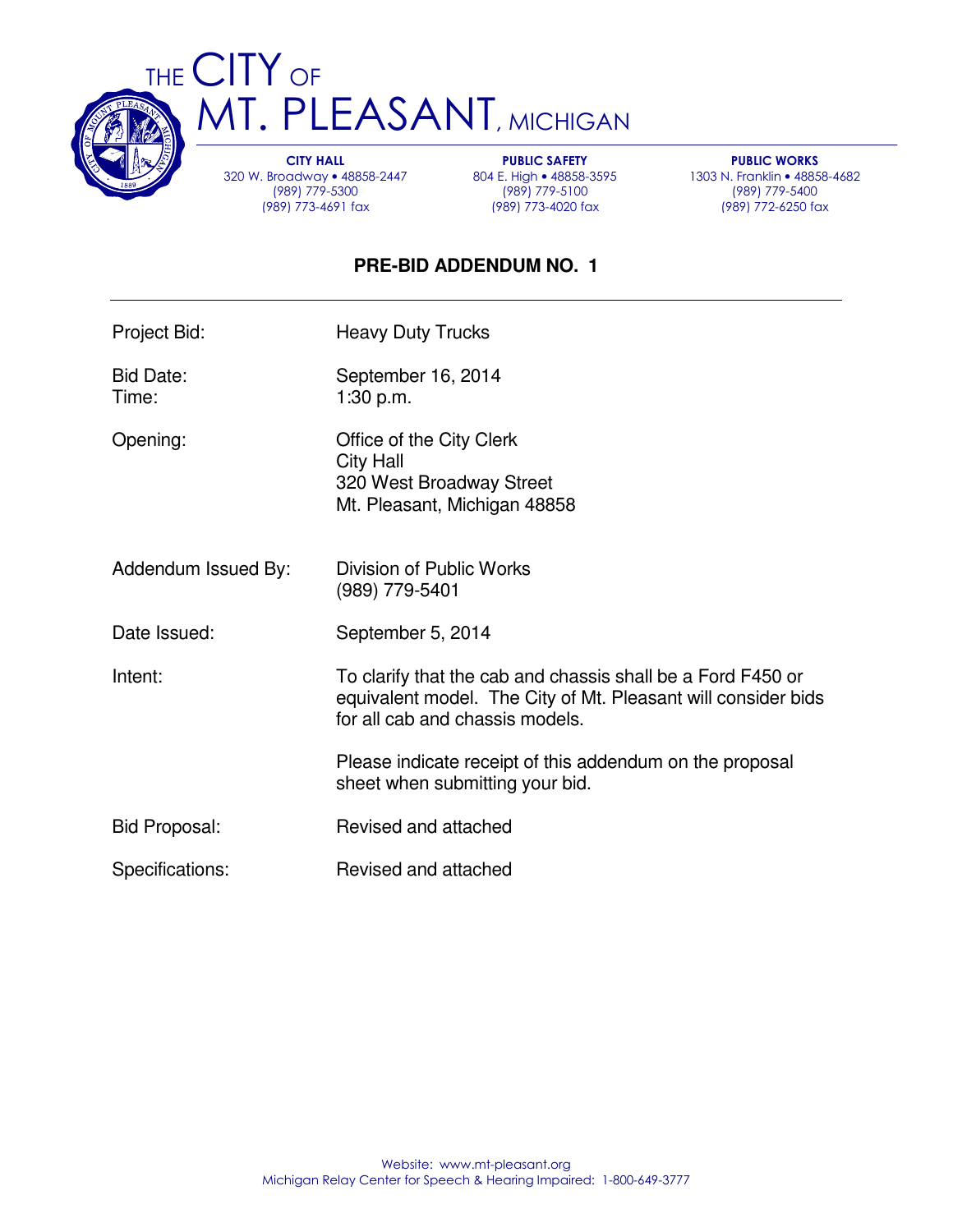#### City of Mt. Pleasant, Michigan **HEAVY DUTY TRUCKS BID PROPOSAL**

City Hall **City Hall TIME:** 1:30 p.m. 320 West Broadway St. Mt. Pleasant, MI 48858

TO: Office of the City Clerk BID DATE: September 16, 2014

 The undersigned, as Bidder, hereby declares that this bid is made in good faith without fraud or collusion with any person or persons bidding of the same Contract; that he has carefully read and examined the Contract Documents, including the Notice to Bidders, Instructions, Technical and Detailed Specifications for the designated item and understands all of the same; that he, or his representative, has made such a personal investigation at the site as is necessary to determine the character and difficulties attending the execution of the proposed work; and he proposes and agrees that if this Proposal is accepted, he will contract with the Owner in the form of the Contract hereto annexed, to furnish the equipment specified or referred to in the Contract Documents, including **Addenda No.** , , and , in the manner and time therein prescribed, and according to the requirements of the Owner, and that he will take in full payment therefore the unit prices set forth in the following Proposal. In accordance with the specifications and other bid requirements heretofore provided, the undersigned agrees to provide the below listed bid items at the price(s) set forth below. This is a firm bid and not subject to withdrawal or change for a period of sixty (60) days. **Please include the specifications sheets with this Proposal.** 

| City<br>Unit                                                                                                                                                                                                                  | <b>Bid Item</b>                                 | Qty   | Unit | Price (EA)    | <b>Total Price</b> |
|-------------------------------------------------------------------------------------------------------------------------------------------------------------------------------------------------------------------------------|-------------------------------------------------|-------|------|---------------|--------------------|
| 433                                                                                                                                                                                                                           | One-Ton Pickup,<br>2-wheel drive, per bid specs | $1 -$ | EA   | $\frac{1}{2}$ | $\mathfrak{F}$     |
|                                                                                                                                                                                                                               | 2-wheel drive, cab &                            |       |      |               |                    |
| 420                                                                                                                                                                                                                           | chassis, per bid specs<br>_   1                 |       | l EA |               |                    |
|                                                                                                                                                                                                                               | <b>Total Bid (written)</b>                      |       |      |               |                    |
| and /100 Dollars.                                                                                                                                                                                                             |                                                 |       |      |               |                    |
| Estimated delivery date to City of Mt. Pleasant: _______________________________                                                                                                                                              |                                                 |       |      |               |                    |
| Respectfully Submitted,                                                                                                                                                                                                       |                                                 |       |      |               |                    |
|                                                                                                                                                                                                                               |                                                 |       |      |               |                    |
| ADDRESS: ADDRESS:                                                                                                                                                                                                             |                                                 |       |      |               |                    |
|                                                                                                                                                                                                                               |                                                 |       |      |               |                    |
|                                                                                                                                                                                                                               |                                                 |       |      |               |                    |
|                                                                                                                                                                                                                               |                                                 |       |      |               |                    |
| PRINT OR TYPE NAME & TITLE THE THEFT OF THE STATE OF THE STATE OF THE STATE OF THE STATE OF THE STATE OF THE STATE OF THE STATE OF THE STATE OF THE STATE OF THE STATE OF THE STATE OF THE STATE OF THE STATE OF THE STATE OF |                                                 |       |      |               |                    |
|                                                                                                                                                                                                                               |                                                 |       |      |               |                    |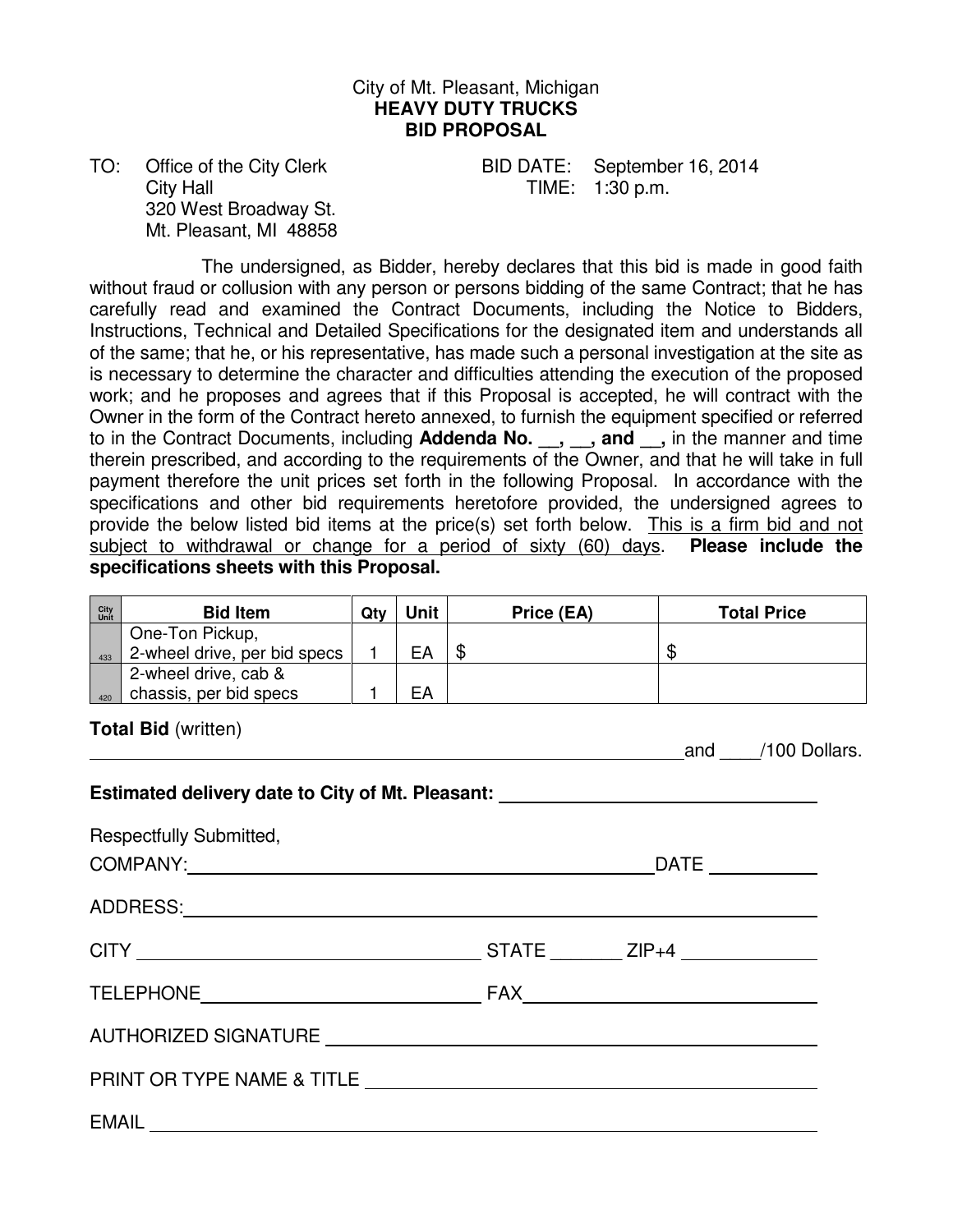# City of Mt. Pleasant Michigan **2-Wheel Drive Cab and Chassis SPECIFICATIONS**

Bidders are required to complete this section of the bid by indicating in the provided space if the unit complies with the listed specifications. Explanations for non-compliance must be provided on a separate sheet and included with the bid proposal. This specifications section must be completed and returned with the bid proposal**.** Failure to do so will deem the proposal incomplete and will not be considered. Questions regarding these specifications may be directed to Robert Murphy, Street Department Superintendent, at (989) 779-5409 or 779-5401, or via email to bmurphy@mt-pleasant.org.

**General Description:** This vehicle will be a previously untitled, **F450 or equivalent**, twowheel drive, **cab and chassis**. This truck shall be delivered to:

> **Scientific Brake & Equipment Company 560 West Pickard Street Mt. Pleasant, MI 48858 (989) 817-4200**

Truck pricing must be all-inclusive. **No fuel surcharges or additional delivery fees will be allowed.** 

|   |                                                   |            | <b>COMPLY</b> |
|---|---------------------------------------------------|------------|---------------|
|   | <b>STANDARD EQUIPMENT</b>                         | <b>YES</b> | <b>NO</b>     |
|   | 2014 or 2015 model year                           |            |               |
| п | Base 4 x 2, cab and chassis, regular cab          |            |               |
| П | 6.8L V-10 Gas or gas/flex fuel engine, Super Duty |            |               |
| п | Transmission, 6-speed automatic with overdrive    |            |               |
| п | Power steering and brakes                         |            |               |
| п | 4-wheel ABS                                       |            |               |
| п | <b>Traction control</b>                           |            |               |
| ▪ | Dual rear wheels                                  |            |               |
| п | Battery with run down protection                  |            |               |
| п | <b>Advance Trac w/Roll Stability Control</b>      |            |               |
| п | Air conditioning                                  |            |               |
| п | AM/FM stereo with in-dash clock                   |            |               |
| ▪ | Hour meter                                        |            |               |
| п | Variable intermittent wipers                      |            |               |
| п | Dual front airbags w/passenger cancel             |            |               |
| п | Driver and front passenger mounted side airbags   |            |               |
|   | Brakes, power, 4-wheel ABS                        |            |               |